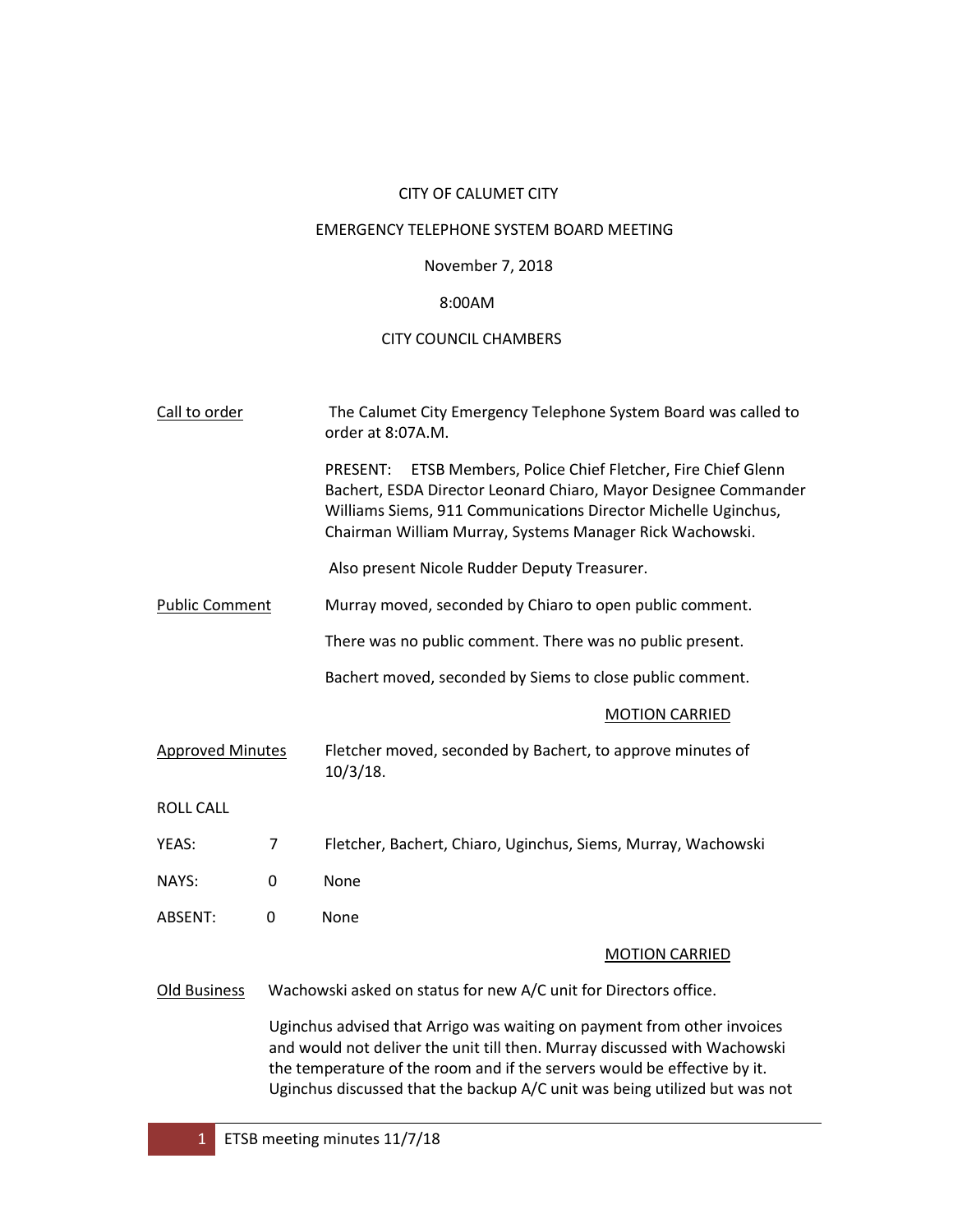working efficiently. Murray advised to get three new proposals for roof top A/C unit by February. Bachert advised he would reach out to Bud's Mechanical and forward information to Wachowski. Wachowski will handle getting the proposals for the new roof top A/C unit. Also discussed was replacing the backup A/C unit in the Directors office not to exceed \$500.00.

New Proposals for roof unit for Directors office Siems Moved, Seconded by Bachart to get three proposals for replacement unit in Directors office.

ROLL CALL

YEAS: 7 Fletcher, Bachert, Chiaro, Uginchus, Siems, Murray, Wachowski

NAYS: 0 None

ABSENT: 0 None

#### MOTION CARRIED

Purchase new Backup A/C Siems moved, Seconded by Wachowski to purchase new backup

Unit For Directors office A/C unit for Directors office not to exceed \$500.00

ROLL CALL

YEAS: 7 Fletcher, Bachert, Chiaro, Uginchus, Siems, Murray, Wachowski

NAYS: 0 None

ABSENT: 0 None

#### MOTION CARRIED

New Business Hip Link Burnham/Lywood asking to use module

Siems discussed what Hip Link is, and how module works. Group discussion reference benefits of Burnham and Lynwood using. Uginchus discussed that we purchased the module and if Burnham and Lynwood want to use module they should pay part of yearly maintenance. Murray made motion to defer discussion till next meeting.

Defer Discussion of Murray moved, seconded by Uginchus to defer discussion of Burnham Burnham/Lynwood and Lynwood using Hip Link till next 911 ETSB meeting. Usage of Hip Link

ROLL CALL

- YEAS: 6 Fletcher, Bachert, Chario, Uginchus, Murray, Wachowksi
- NAYS: 1 Siems
- ABSENT: 0 None MOTION CARRIED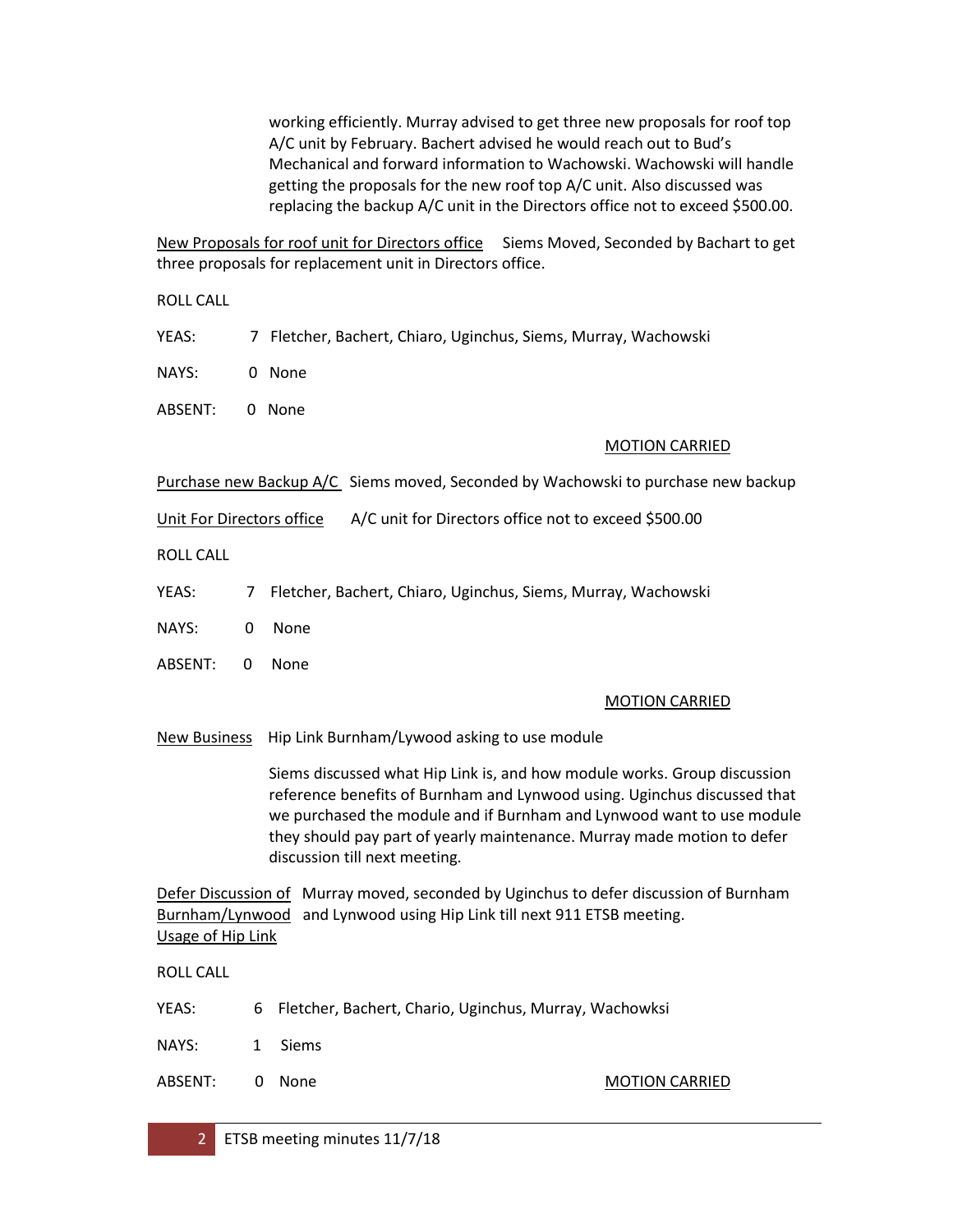#### Net Motion Renewal

|                                   |   | Siems discussed what Net Motion is; Wachowski also advised was a<br>secure VPN. Murray asked for breakdown of Net Motion contract, to<br>compare last year's contract to new proposed contract from Net<br>Motion. Discussed was that current contract has expired and that<br>AT&T did not get us the quote till late. Uginchus will contact Net<br>motion to see what is covered with lapse of contract, also will get<br>breakdown of the contract in regards to out clause, response clause.<br>Uginchus will also get the breakdown of previous contract. Uginchus<br>will also set up meeting with Net Motion representative, one AT&T<br>representative and Chariman Murray before next ETSB board meeting<br>to discuss the contract and see if they can attend our next ETSB<br>meeting in December. Murray discussed if there were any other<br>options to use besides Net Motion. Siems stated would ask around.<br>Wachowski motioned to provision with AT&T with intent to sign. |
|-----------------------------------|---|-----------------------------------------------------------------------------------------------------------------------------------------------------------------------------------------------------------------------------------------------------------------------------------------------------------------------------------------------------------------------------------------------------------------------------------------------------------------------------------------------------------------------------------------------------------------------------------------------------------------------------------------------------------------------------------------------------------------------------------------------------------------------------------------------------------------------------------------------------------------------------------------------------------------------------------------------------------------------------------------------|
| Intent to Sign<br>with Net Motion |   | Wachowski moved, Seconded by Siems to have network coverage<br>with Net Motion still with intent to sign.                                                                                                                                                                                                                                                                                                                                                                                                                                                                                                                                                                                                                                                                                                                                                                                                                                                                                     |
| <b>ROLL CALL</b>                  |   |                                                                                                                                                                                                                                                                                                                                                                                                                                                                                                                                                                                                                                                                                                                                                                                                                                                                                                                                                                                               |
| YEAS:                             | 7 | Fletcher, Bachert, Chiaro, Uginchus, Siems, Murray, Wachowski                                                                                                                                                                                                                                                                                                                                                                                                                                                                                                                                                                                                                                                                                                                                                                                                                                                                                                                                 |
| NAYS:                             | 0 | None                                                                                                                                                                                                                                                                                                                                                                                                                                                                                                                                                                                                                                                                                                                                                                                                                                                                                                                                                                                          |
| ABSENT:                           | 0 | None                                                                                                                                                                                                                                                                                                                                                                                                                                                                                                                                                                                                                                                                                                                                                                                                                                                                                                                                                                                          |
|                                   |   | <b>MOTION CARRIED</b>                                                                                                                                                                                                                                                                                                                                                                                                                                                                                                                                                                                                                                                                                                                                                                                                                                                                                                                                                                         |
|                                   |   |                                                                                                                                                                                                                                                                                                                                                                                                                                                                                                                                                                                                                                                                                                                                                                                                                                                                                                                                                                                               |
| Treasurer's Report                |   | Nicole Rudder was present from the Treasurer's office.                                                                                                                                                                                                                                                                                                                                                                                                                                                                                                                                                                                                                                                                                                                                                                                                                                                                                                                                        |
|                                   |   | Rudder discussed the direct deposit issues with the State they have<br>the 911 ETSB Board tax Id number listed as the cities tax Id number.<br>Does not want the 911 monthly grant money getting mixed in with<br>other deposits from other departments. Uginchus will reach out to<br>Cindy Barbera-Brelle the Statewide 9-1-1 administrator to see how<br>we can get direct deposit started. Rudder discussed making payments<br>on the Spillman maintenance bill for this year still owe 38,000 and<br>made a partial payment to Motorola in amount of 15,000. Verizon bill<br>was also discussed. Rudder advised could not find that bill. Uginchus                                                                                                                                                                                                                                                                                                                                       |

was also discussed. Rudder advised could not find that bill. Uginchus advised that the city pays the ETSB board's portion and then we reimburse the city. Murray asked if there was an intercity agreement. Uginchus will look into the agreement with the city and update the budget with the amount of the Verizon bill.